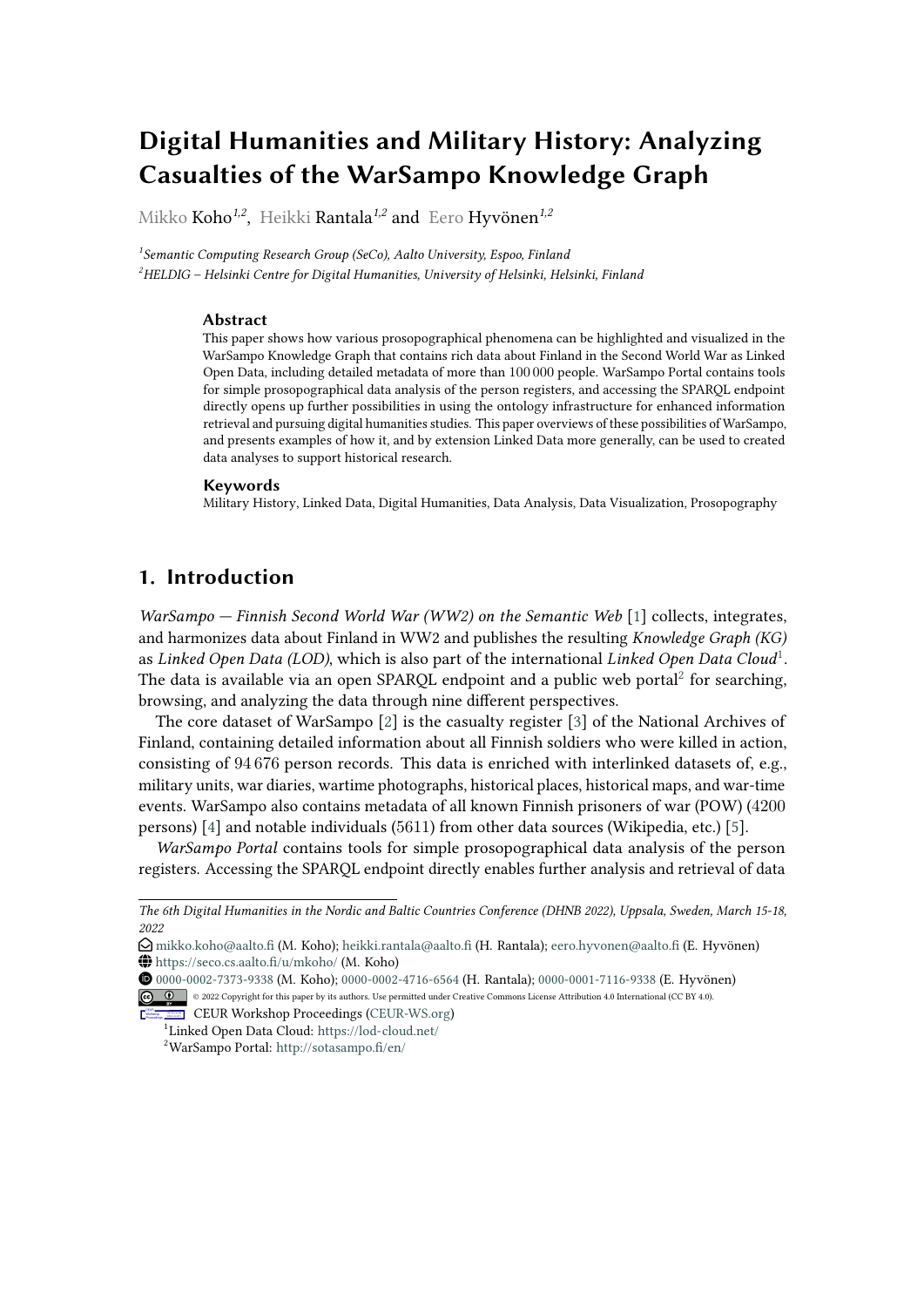for external tools. Just a SPARQL query and result set visualizations already enable answering complex questions about history. For example, one can study how the ratio of officers in perished soldiers differed geographically. The portal provides nine interactive "perspectives" on the data: (War) Events, Persons, Army Units, Places, Magazine Articles, Casualties, Photographs, War Cemeteries, and Prisoners of War. Since its opening in 2015, the WarSampo portal has been used by more than a million end users, corresponding to almost 20% of the population of Finland.

*Semantic Web* technologies provide viable solutions for combining heterogeneous isolated historical datasets [\[6\]](#page-8-0). With the enhanced possibilities for information retrieval and data grouping attained from the harmonization and reconciliation of metadata values with rich ontologies, the possibilities for answering humanities-driven research questions are greatly increased. Exploiting the new possibilities requires understanding about the data provenance, Semantic Web technologies, and computational data analysis, as well as domain knowledge of military historical research, thus making it an interesting case for interdisciplinary Digital Humanities research [\[7,](#page-8-1) [8\]](#page-8-2).

The WarSampo KG enables seeking new insights about WW2, the arguably most devastating catastrophe in human history. The ontology and data infrastructure of WarSampo can be further extended with new data to enable digging even deeper into the societal research questions which interest many military history scholars today [\[9,](#page-8-3) [10\]](#page-8-4).

This paper extends our earlier publications on WarSampo by showing how the LOD service and the portal can be used in Digital Humanities data analyses. This paper shows how various prosopographical phenomena can be highlighted and visualized. For example, we show 1) how the data can be used to visualize geographical variance in the ratio between enlisted soldiers and officers, 2) how the perished soldiers' places of domicile correlate with their mortality, social class, and place of burial, and 3) how one's occupation affected the likelihood of surviving in POW camps.

## **2. WarSampo Knowledge Graph**

In WarSampo, Linked Data and the event-based *CIDOC Conceptual Reference Model (CRM)* [\[11\]](#page-8-5) are used as a basis for harmonizing datasets about Finland in the Second World War into a unified KG [\[2\]](#page-7-1). Main entity types in the KG are persons, military units, death records, prisoner records, events, places, photographs, war diaries, articles, and occupations. The death and prisoner records were created from the metadata records of the casualty and POW databases of the National Archives, respectively, and were aligned with WarSampo KG person entities [\[12\]](#page-8-6).

The death record data is of great importance in studying Finland in WW2, as it contains detailed information about all 94 700 perished soldiers in the Finnish fronts. The POW register contains data about all 4200 Finnish POWs. In addition, WarSampo contains information of over 5600 notable persons who survided the war, aggretaged from additional data sources.

The occupations of the person registers have been harmonized into an occupation ontology [\[13\]](#page-8-7), which is linked to the international HISCO classification and its related occupational measures [\[14\]](#page-8-8), HISCLASS and HISCAM.

There are also person related documents that are linked to the person instances or their military units, including a large collection of wartime photographs, hand-written digitized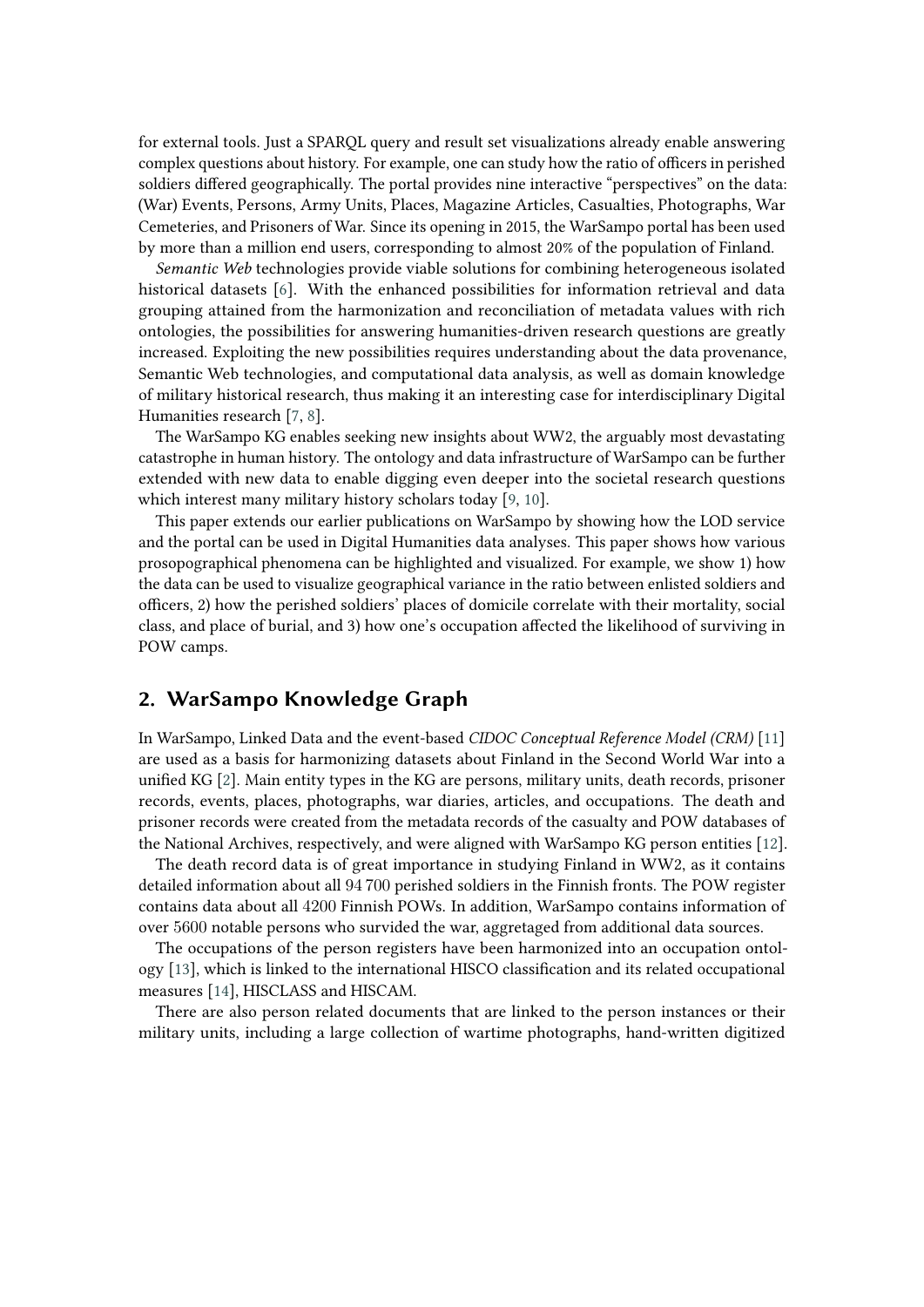war diaries, and war veteran magazine articles. These provide further contextual information for people studying, for example, the war paths of their relatives. The latest version of the WarSampo KG is always available at the LDF.fi platform<sup>[3](#page-2-0)</sup>. All versions are available from Zenodo, and the current 2.1.0 version [\[15\]](#page-8-9) is used for the analysis examples in this paper.

#### **2.1. Linked Open Data Infrastructure for WW2**

Using Semantic Web technologies and CIDOC CRM help to create a sustainable and collaborative infrastructure for pursuing historical research [\[16\]](#page-8-10). Anyone can link their data to the WarSampo entities, and enrich their data from WarSampo. For example, the domain ontology of people provides a point of access to all of the information about each person contained in WarSampo, making it possible to for anyone to use this information by linking to the person.

Many of the domain ontologies of WarSampo, e.g., military ranks and war-time municipalities, are used to provide facet values in the many faceted search perspectives of WarSampo Portal. These can be re-used to enable faceted search with other datasets.

The WarSampo infrastructure has recently been employed in the WarMemoirSampo system<sup>[4](#page-2-1)</sup> to provide contextual information to the things being discussed in war veteran interview videos, such as places, organizations, persons, military units, and events.

### **2.2. WarSampo Portal**

A number of data analytical visualizations can be performed on the WarSampo portal [\[17,](#page-8-11) [4\]](#page-7-3). The faceted search user interfaces of the WarSampo Portal provide an easy way for anyone interested in military history to study, explore, and analyze the integrated datasets. A user can do his/her own analysis of the data, which would generally often be impossible, as detailed historical data tends to be siloed in the repositories of different organizations and researchers.

Figure [1](#page-3-0) presents a screenshot of the soldier life paths as a Sankey diagram from the Casualties perspective [\[17\]](#page-8-11). It shows the life paths of 40 soldiers from where the soldiers were born (on the left), where they lived, where they died, and where they are buried. In this case the facets have been used to filter the casualties to only show persons buried in the war cemetery of the town Inari in Ivalo, Lapland.

Cemeteries, local histories, and family histories interest the wide public to study the provided historical information to find information related to their own lives. In addition academic researchers and military history enthusiasts study the data through the portal.

# **3. Using the Knowledge Graph for Prosopographical Studies**

To go beyond the possibilities of the semantic portal, one can use the LOD directly from the underlying SPARQL endpoint hosting the KG. LOD makes it potentially much easier to share research data in a way that benefits all. The main drawback is the new technical skills that need to be acquired. This section shows some examples of how visualizations can be created for prosopographical analyses using the WarSampo KG.

<span id="page-2-0"></span><sup>3</sup>WarSampo Knowledge Graph: <https://www.ldf.fi/dataset/warsa>

<span id="page-2-1"></span><sup>4</sup> Portal online: [https://sotamuistot.arkisto.fi;](https://sotamuistot.arkisto.fi) project home: <https://seco.cs.aalto.fi/projects/war-memoirs/en/>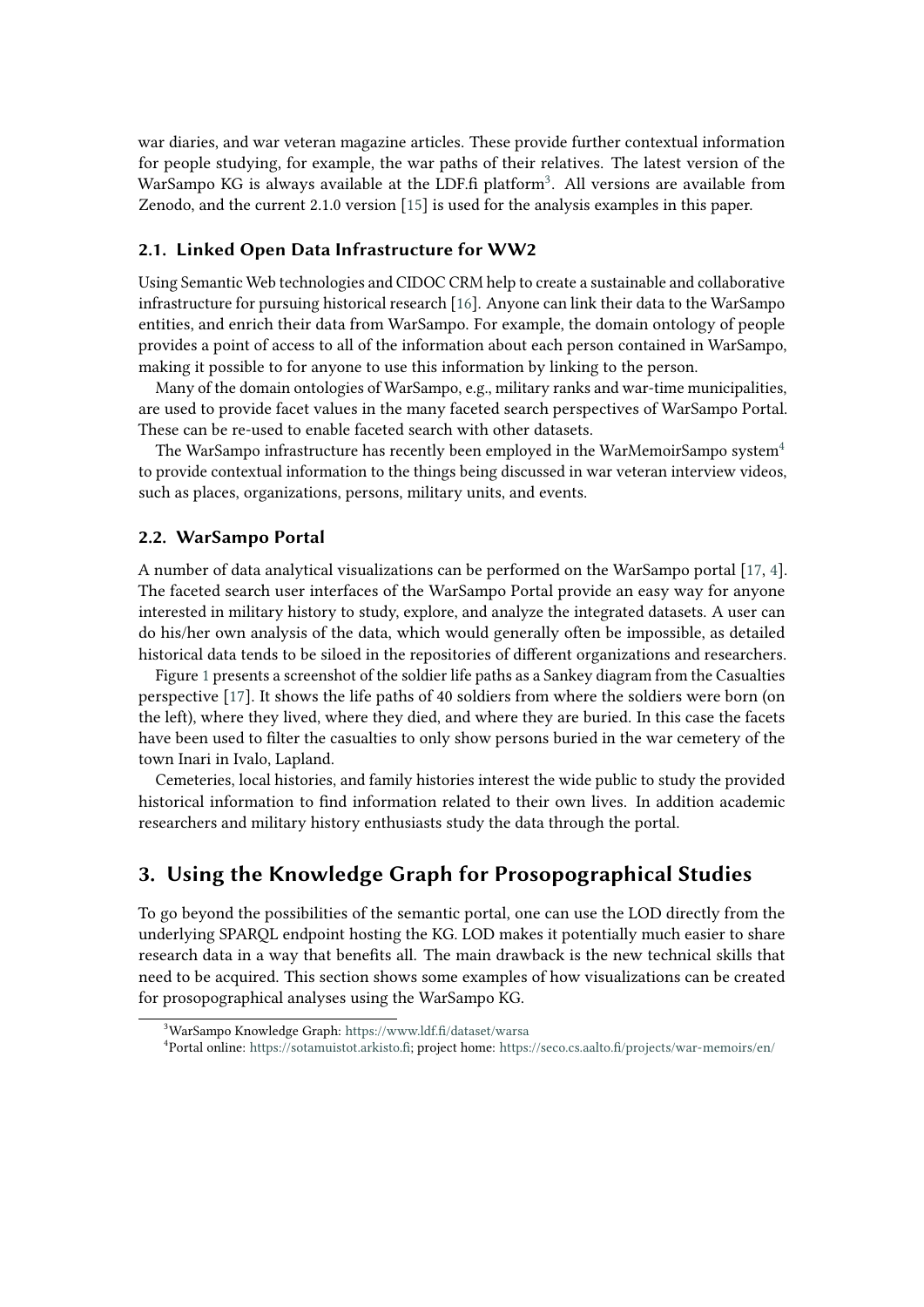

<span id="page-3-0"></span>**Figure 1:** Life paths of the 40 soldiers in the war cemetery of Ivalo as shown in the Casualties perspective of WarSampo Portal. From left to right: Place of birth; place of residence; place of death; cemetery.

# **3.1. Daily Death Rates of Farmers During the Winter War**

SPARQL query language is a major tool when using LOD. Below is an example of a relatively simple  $query<sup>5</sup>$  $query<sup>5</sup>$  $query<sup>5</sup>$  that will count the number of deaths among farmers, fishermen and others, based on the HISCLASS classification of their occupations. At the start of the query there is a number of PREFIX definitions that are not strictly necessary, but make the query easier to read and write. For example, the URI of the death record class *http://ldf.fi/schema/warsa/DeathRecord* can be written as *warsa:DeathRecord* after defining the prefix *warsa*. The SELECT line indicates the variables (identified by '?' character before variable name) that we want to extract from the data, in this case date of death and the number of deaths (per day). The section after WHERE include triple patterns that limit the query to the group that we are interested in, in this case people with HISCLASS 5-class scheme class 3 (farmers) who died during the Winter War. For example, the line '?record a warsa:DeathRecord .' is a triple pattern; it means that we want the variable '?record' to represent all the resources in the KG that are of type *http://ldf.fi/schema/warsa/DeathRecord*. We then limit the set of death records based on occupation and death date. At the end of the query we sort the results based on the dates in ascending order. These results that consist of dates and numbers can be visualized, e.g., as a line chart shown in Figure [2](#page-4-0) created with the YASGUI editor tool [\[18\]](#page-8-12).

<span id="page-3-1"></span><sup>5</sup>Yasgui can be used to share SPARQL queries; the query is here: <https://api.triplydb.com/s/DCbeABJmE>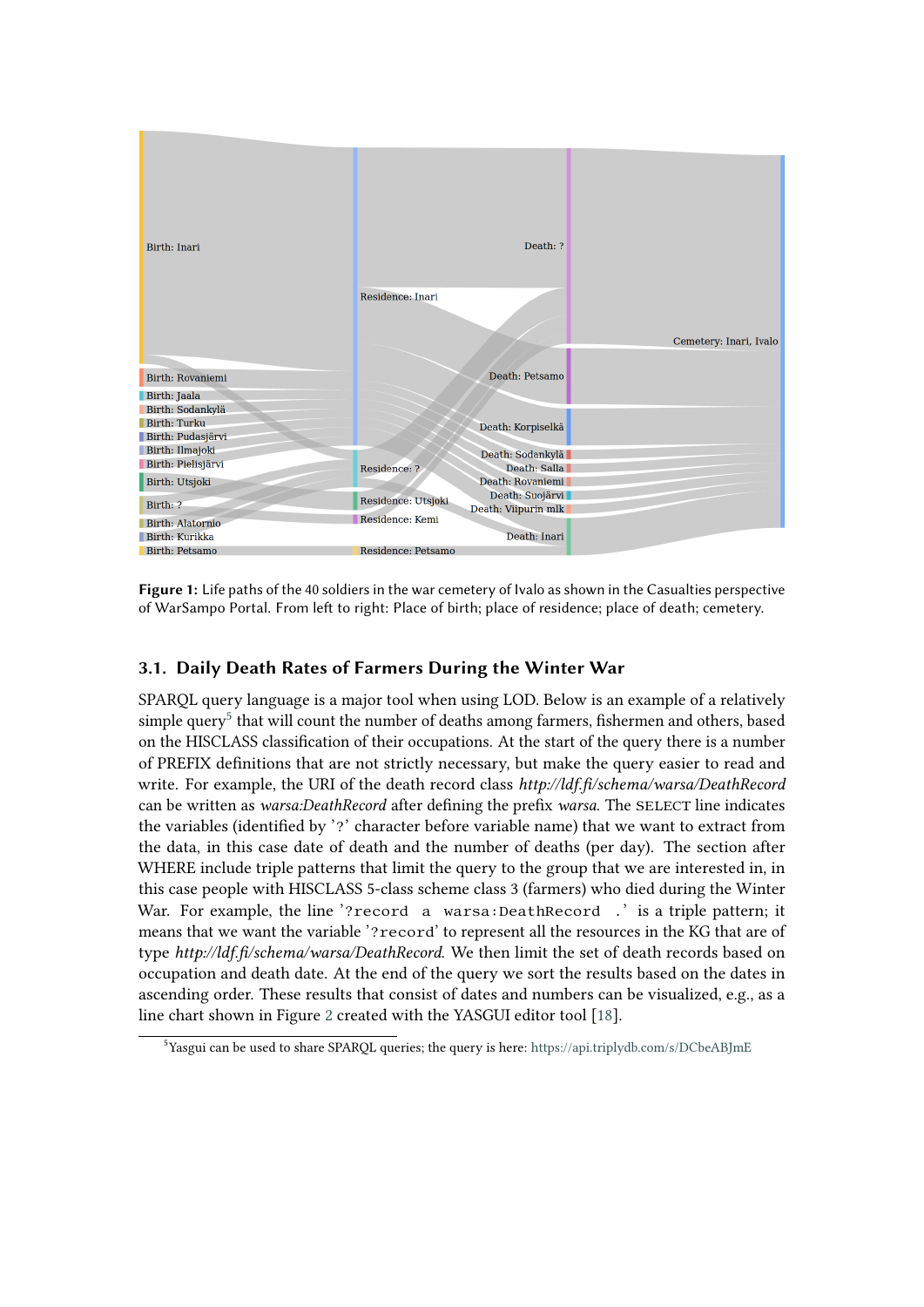

<span id="page-4-0"></span>**Figure 2:** A line chart visualization showing the daily number of deaths among farmers during the Winter War.

```
PREFIX xsd: <http://www.w3.org/2001/XMLSchema#>
PREFIX warsa: <http://ldf.fi/schema/warsa/>
PREFIX casualties: <http://ldf.fi/schema/warsa/casualties/>
PREFIX bioc: <http://ldf.fi/schema/bioc/>
PREFIX ammo: <http://ldf.fi/schema/ammo/>
SELECT ?date_of_death (COUNT(?record) AS ?number_of_deaths) WHERE {
  ?record a warsa:DeathRecord .
  ?record bioc:has_occupation ?occupation .
  ?occupation ammo:hisclass5 <http://ldf.fi/ammo/hisco/hisclass5/3> .
  ?record warsa:date_of_death ?date_of_death .
  FILTER (?date_of_death >= "1939-11-30"^^xsd:date)
  FILTER (?date of death \leq "1940-03-11"^^xsd:date)
}
GROUP BY ?date_of_death
ORDER BY ASC(?date_of_death)
```
### **3.2. Ratio of Officers in Perished Soldiers**

Often even somewhat complex visualizations can be created quickly with essentially only a SPARQL query. An example of this is can be seen in Figure [3.](#page-5-0) The bar chart visualization shows the proportion of perished officers to all perished soldiers in the data for each Finnish province based on the municipality of residence of each victim. It is easy to see that the Uusimaa Province ("Uudenmaan lääni") , where the Finnish capital Helsinki is located, has considerably higher ratio of officers than the other provinces.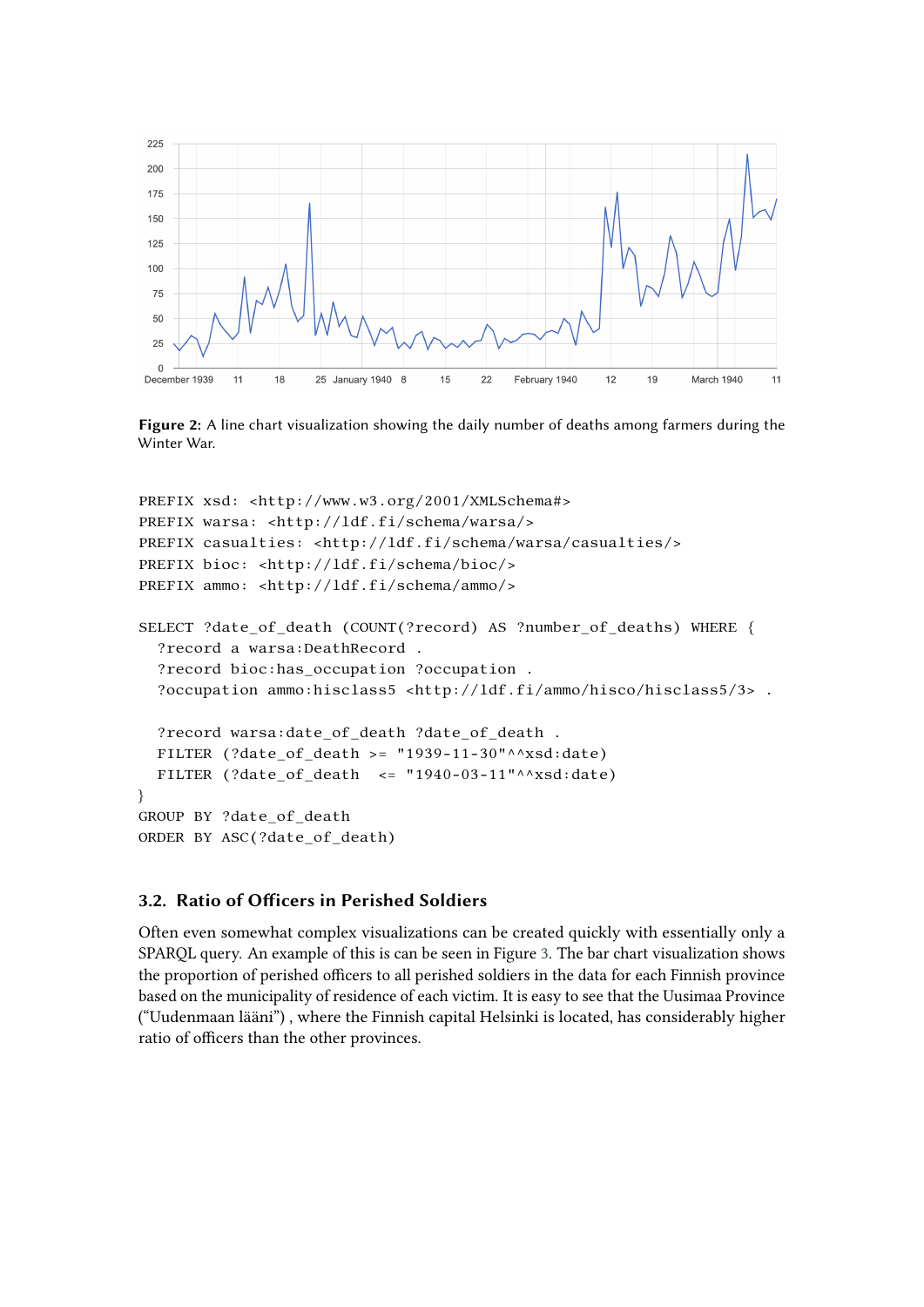

<span id="page-5-0"></span>**Figure 3:** A bar chart visualization showing the ratio of officers in the Finnish perished soldiers, grouped by provinces of Finland based on the soldiers' municipality of domicile.

The visualization was created using the visualization tools of Yasgui and a short SPARQL query $6$  of only a few lines. The places and ranks have simple hierarchical ontologies that are used to determine the province of residence and if the victim is an officer or not. This visualization uses only Finnish labels for the provinces as retrieved from the KG. However, LOD makes it easy to have names of entities in multiple languages using language tags.

#### **3.3. Survival in Prisoner-of-War Camps**

The register of the Finnish POWs is much smaller than the casualty register, but comparative studies with it can still provide interesting insights. Figure [4](#page-6-0) shows the 7-class HISCLASS distribution of the prisoners in two groups: 1) those who survived the POW camps (blue), and 2) those who didn't survive (red), visualized with the Yasgui tool<sup>[7](#page-5-2)</sup>. The large group "No HISCLASS code" corresponds mostly to non-specialized workers who worked in various tasks, often seasonally ("työmies" and "sekatyömies" in Finnish). There are 2726 prisoners with known occupation who survived and correspondingly there are 1393 perished prisoners.

One can see that there are differences in the distribution between the two groups in Figure [4.](#page-6-0) One can study this further by inspecting the group with the largest difference (omitting the "No HISCLASS code"): "Foremen and medium skilled workers". A visualization $8$  of the 10 most common occupations in this group is shown in [5.](#page-6-1) This suggests that skilled workers had better chances of survival than others. As suggested by a collaborating historian, some skilled workers

<span id="page-5-1"></span><sup>6</sup>You can see and test this query here: <https://api.triplydb.com/s/uKu3KbsQo>

<span id="page-5-2"></span><sup>7</sup>The 7-class HISCLASS distribution of POWs: <https://api.triplydb.com/s/DSwhf3w45>

<span id="page-5-3"></span><sup>8</sup>Occupations of the group "Foremen and medium skilled workers": <https://api.triplydb.com/s/arnMtmYEq>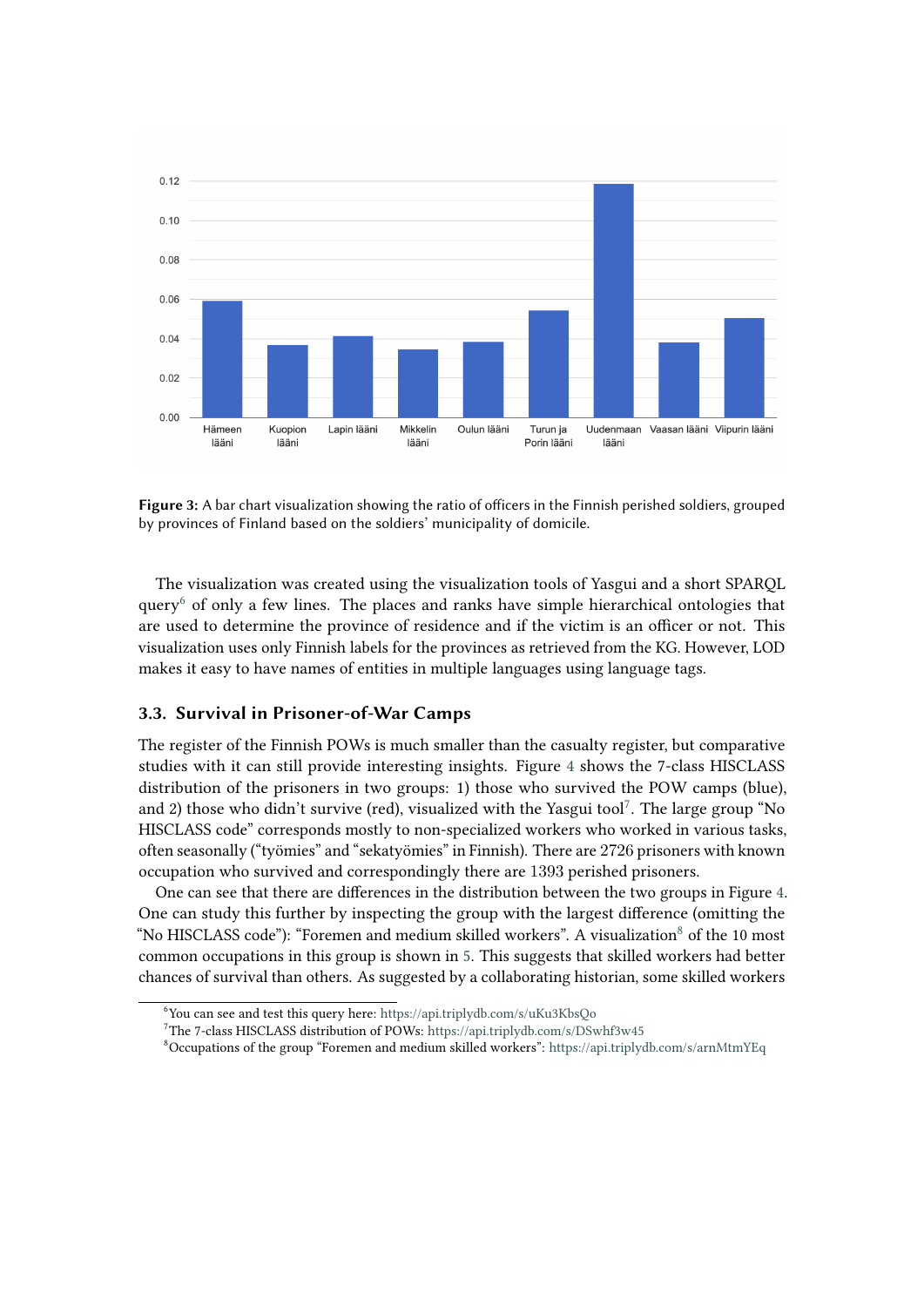

<span id="page-6-0"></span>**Figure 4:** The distribution of 7-class HISCLASS classes of the POWs grouped by whether they survived in the POW camps or not.



<span id="page-6-1"></span>**Figure 5:** The POW occupation distribution in the HISCLASS group "Foremen and medium skilled workers" with 10 most common occupations shown, grouped by whether the soldiers survived the POW camps or not.

have been valued during their imprisonment as they have been useful in practical tasks, such as carpentry, and therefore might have received better treatment.

### **4. Discussion**

In this paper we have shown how LOD can facilitate research in military history, as exemplified with the WarSampo KG. Metadata that is harmonized and reconciled into ontologies, like in the ontology infrastructure of WarSampo, provide enhanced possibilities for information retrieval that, combined with data analysis, can be fruitful for comparative prosopographical studies.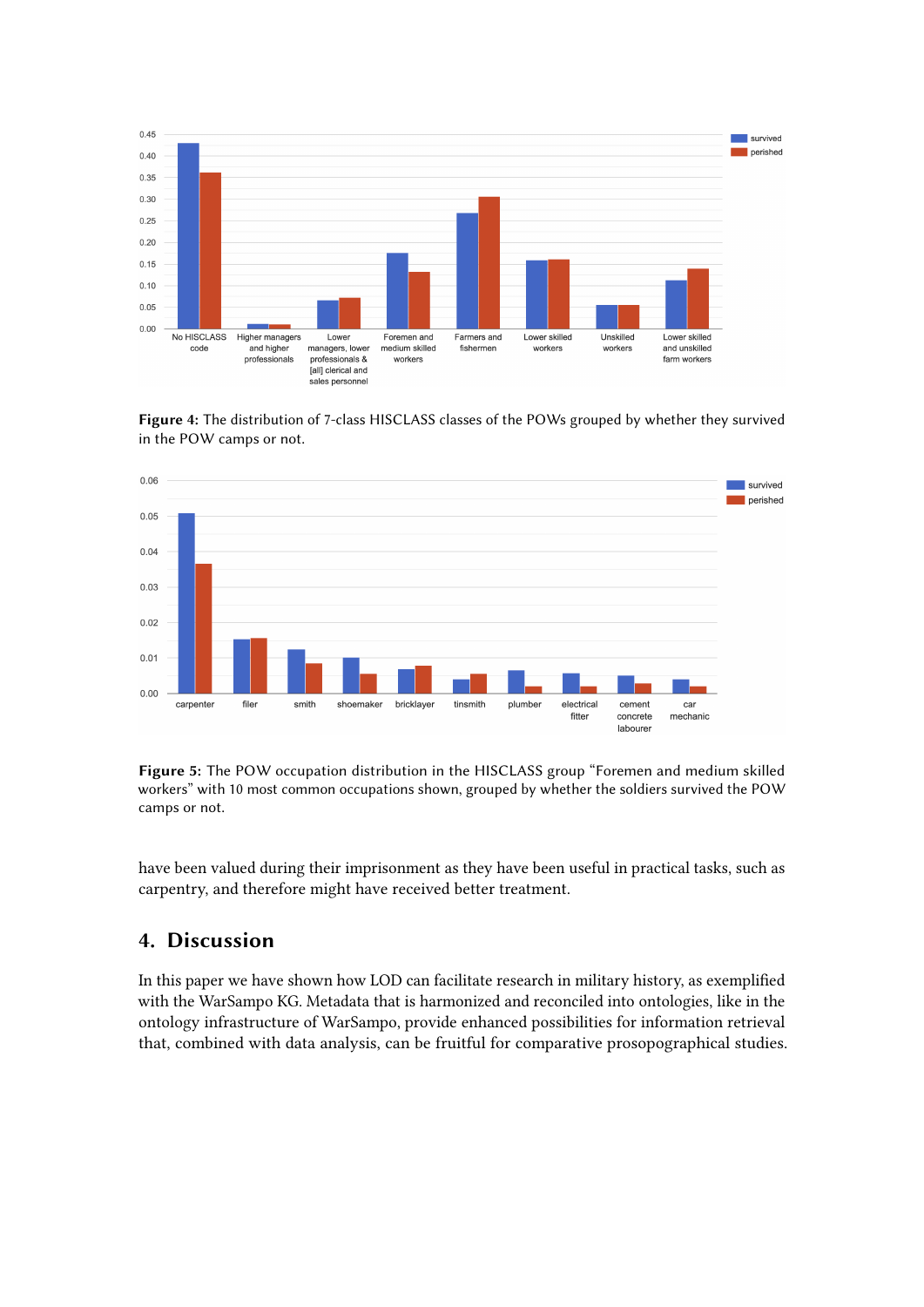SPARQL is a potent tool for such studies once a suitable Knowledge Graph is available, but it is a tool that takes some effort to master for a person without computational skills.

To go beyond the portrayed examples, it would be crucial to pursue interdisciplinary Digital Humanities collaboration between Semantic Web researchers and humanist scholars. The former would provide the technical skill set needed for the studies, and the latter would provide the historical understanding of what would be interesting to study and how to interpret the produced results by setting them in context.

LOD enables new kinds of Digital Humanities studies by making it possible to easily do analysis that would be laborious, and often not feasible, to do otherwise. To use full potential of the possibilities required developing an ontology infrastructure to which the data is linked. LOD is most useful when integrating a number of heterogeneous, naturally interlinked datasets, providing a solid foundation for building such data infrastructures, that can be accessed and used by others.

# **Acknowledgments**

We wish to acknowledge CSC – IT Center for Science, Finland, for computational resources.

# **References**

- <span id="page-7-0"></span>[1] E. Hyvönen, E. Heino, P. Leskinen, E. Ikkala, M. Koho, M. Tamper, J. Tuominen, E. Mäkelä, WarSampo data service and semantic portal for publishing linked open data about the second world war history, in: H. Sack, E. Blomqvist, M. d'Aquin, C. Ghidini, S. P. Ponzetto, C. Lange (Eds.), The Semantic Web. Latest Advances and New Domains: 13th International Conference, ESWC 2016, volume 9678 of *Lecture Notes in Computer Science*, Springer, Cham, 2016, pp. 758–773. doi:[10.1007/978-3-319-34129-3\\_46](http://dx.doi.org/10.1007/978-3-319-34129-3_46).
- <span id="page-7-1"></span>[2] M. Koho, E. Ikkala, P. Leskinen, M. Tamper, J. Tuominen, E. Hyvönen, WarSampo knowledge graph: Finland in the second world war as linked open data, Semantic Web 12 (2021) 265–278. URL: [https://doi.org/10.3233/SW-200392.](https://doi.org/10.3233/SW-200392) doi:[10.3233/SW-200392](http://dx.doi.org/10.3233/SW-200392).
- <span id="page-7-2"></span>[3] M. Koho, E. Hyvönen, E. Heino, J. Tuominen, P. Leskinen, E. Mäkelä, Linked death representing, publishing, and using Second World War death records as linked open data, in: E. Blomqvist, K. Hose, H. Paulheim, A. Ławrynowicz, F. Ciravegna, O. Hartig (Eds.), The Semantic Web: ESWC 2017 Satellite Events, volume 10577 of *Lecture Notes in Computer Science*, Springer, Cham, 2017, pp. 369–383. doi:[10.1007/978-3-319-70407-4\\_45](http://dx.doi.org/10.1007/978-3-319-70407-4_45).
- <span id="page-7-3"></span>[4] M. Koho, E. Ikkala, E. Hyvönen, Reassembling the Lives of Finnish Prisoners of the Second World War on the Semantic Web, in: Proceedings of the Third Conference on Biographical Data in the Digital Age (BD 2019), CEUR Workshop Proceedings, 2022. Forth-coming.
- <span id="page-7-4"></span>[5] P. Leskinen, M. Koho, E. Heino, M. Tamper, E. Ikkala, J. Tuominen, E. Mäkelä, E. Hyvönen, Modeling and using an actor ontology of Second World War military units and personnel, in: C. d'Amato, M. Fernandez, V. Tamma, F. Lecue, P. Cudré-Mauroux, J. Sequeda, C. Lange, J. Heflin (Eds.), The Semantic Web – ISWC 2017: 16th International Semantic Web Conference, volume 10588 of *Lecture Notes in Computer Science*, Springer, Cham, 2017, pp. 280–296. doi:[10.1007/978-3-319-68204-4\\_27](http://dx.doi.org/10.1007/978-3-319-68204-4_27).